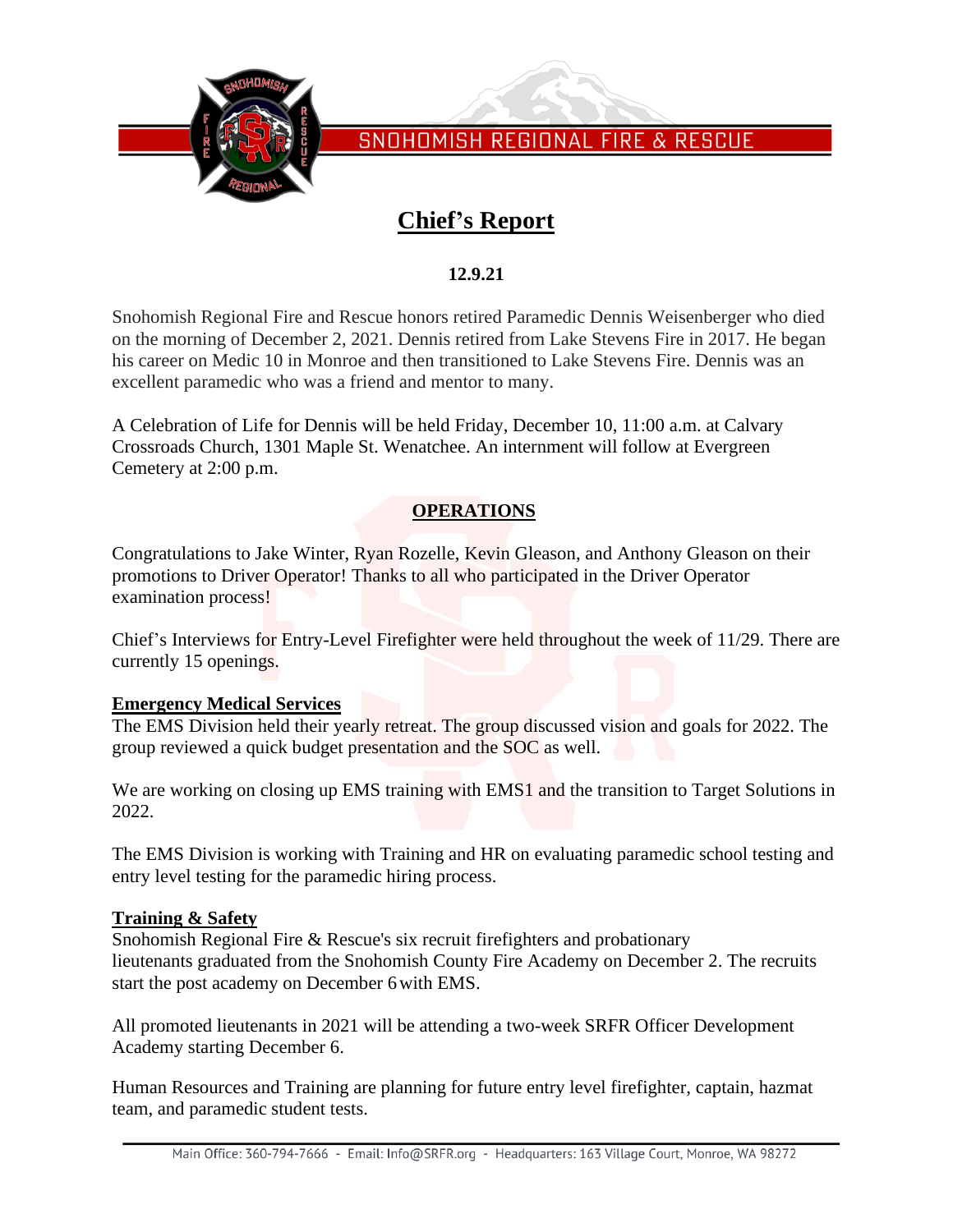

SNOHOMISH REGIONAL FIRE & RESCUE

## **FIRE & LIFE SAFETY**

### **Office of the Fire Marshal**

OFM staff will be assisting with the upcoming Officer Development School. We will be reviewing NFIRS reporting, fire protection systems, pre-fire planning, fire code violation reporting, and other capabilities.

A big THANK YOU to Jason Bowen for his work to build fire protection training props and presentations to engage with Training and Operations to ensure that line staff are proficient with these systems.

### **Community Relations:**

We visited 5 out of 77 second grade classes to provide fire safety education. In addition, we presented 1 disaster preparedness class as part of our adult fire safety education program.

Staff are working to update the website with current fire safety information and create an education page that has links to all courses provided.

We created a virtual birthday visit for a local two year old and sent the video to his parents from our crews.

Our social media presence has been on the rise. We posted 24 times, gained 28 new followers, and saw 21,000 engagements from customers.

On 12/9/21 Chief O'Brien, Chief Silva, and Chief Rasmussen participated in "Coffee with the Chiefs" at the Original Pilot House Coffee Shop.

#### **Strategic Analysis:**

GIS is working with our water purveyors to obtain updated fire flows for use in our current WSRB rating. We have received data from 4 of our 10 purveyors.

We will be working with HR and admin staff to begin the hiring process for a Data Analyst.

The Strategic Plan and Community Risk Assessment: Standard of Cover has been approved by the Board of Fire Commissioners at their meeting on 11/23. This approval will allow the completion of FESSAM writing for Category 5 Programs that are performance centric.